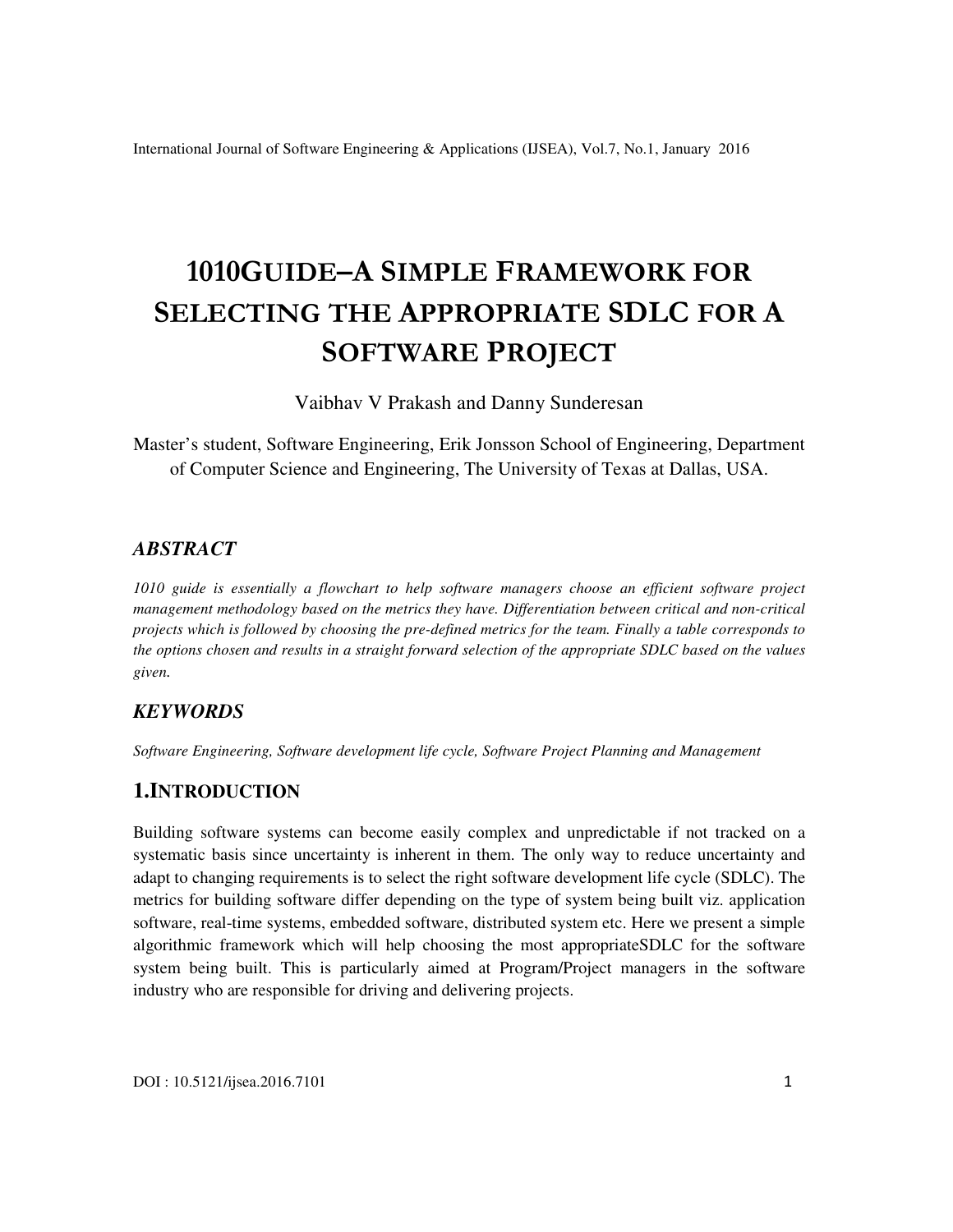#### **2.1010 FRAMEWORK**

There is no simple framework currently for selecting the right SDLC. However, there are many bits and pieces which have to connect together in order for a Program/Project manager to There is no simple framework currently for selecting the right SDLC. However, there are many<br>bits and pieces which have to connect together in order for a Program/Project manager to<br>effectively decide which process is to b the selection process of a SDLC easy. Here we have tried to reach the balance between a too simplistic model and a very sophisticated model. A single SDLC cannot be applied to any project. There will always be pro's and con's and deciding which one can be a daunting and confusing task. 1010 guide essentially mitigates the confusion and gives a clearer flow to the thought process. In the end, the decision still rests upon the individual Program/Project manager to use their discretion based upon their project circumstances. 1010 guide will help them make a smarter decision. process of a SDLC easy. Here we have tried to reach the balance between a too model and a very sophisticated model. A single SDLC cannot be applied to any here will always be pro's and con's and deciding which one can be a the gives a clearer flow to the process. In the end, the decision still rests upon the individual Program/Project manager<br>tir discretion based upon their project circumstances. 1010 guide will help them make a<br>ecision.<br>**HO** of Software Engineering & Applications (IJSEA), Vol.7, No.1, January 2016<br> **WORK**<br> **EXECUTE: EXECUTE: EXECUTE: EXECUTE: EXECUTE: EXECUTE: EXECUTE: EXECUTE: EXECUTE: EXECUTE: CONTENT: EXECUTE: CONTEN** iding which one can be a daunting<br>onfusion and gives a clearer flow to<br>the individual Program/Project man<br>ances. 1010 guide will help them mances.<br>1010 guide will help them mances.<br>we shortlisted 15 of the most prom<br>nique,

#### **3.METHODOLOGY**

Here, we use the divide and conquer technique. We have shortlisted 15 of the most prominent software development methodologies. By using this technique, in the first iteration we short list 7 or lesser (there can be overlaps). Then we list two to three major plus points of each methodology and leave it to the user's discretion to choose the best which suit their needs based on the plus points. Yes, it's that simple.



Flowchart for the thought process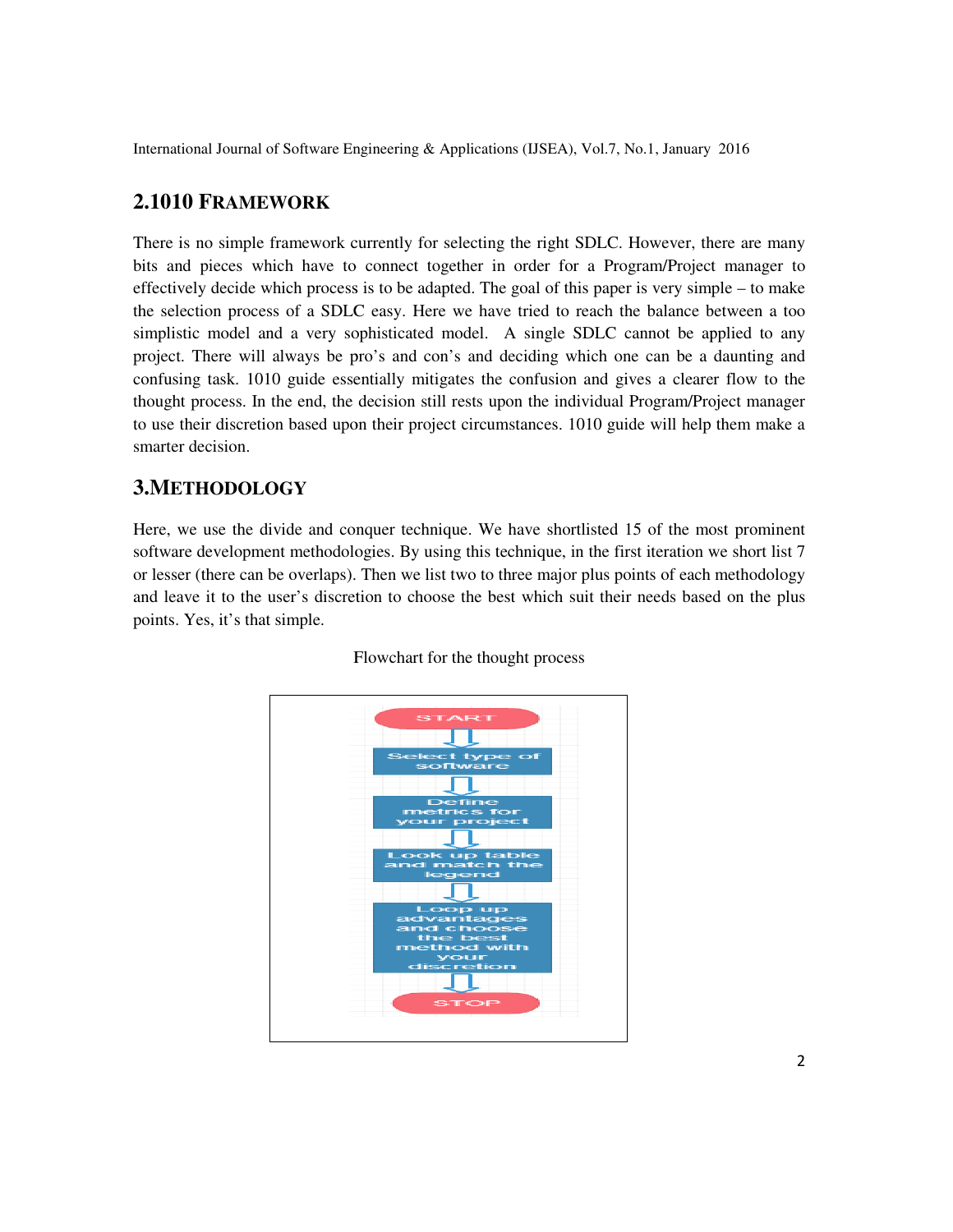

What kind of software are you building?



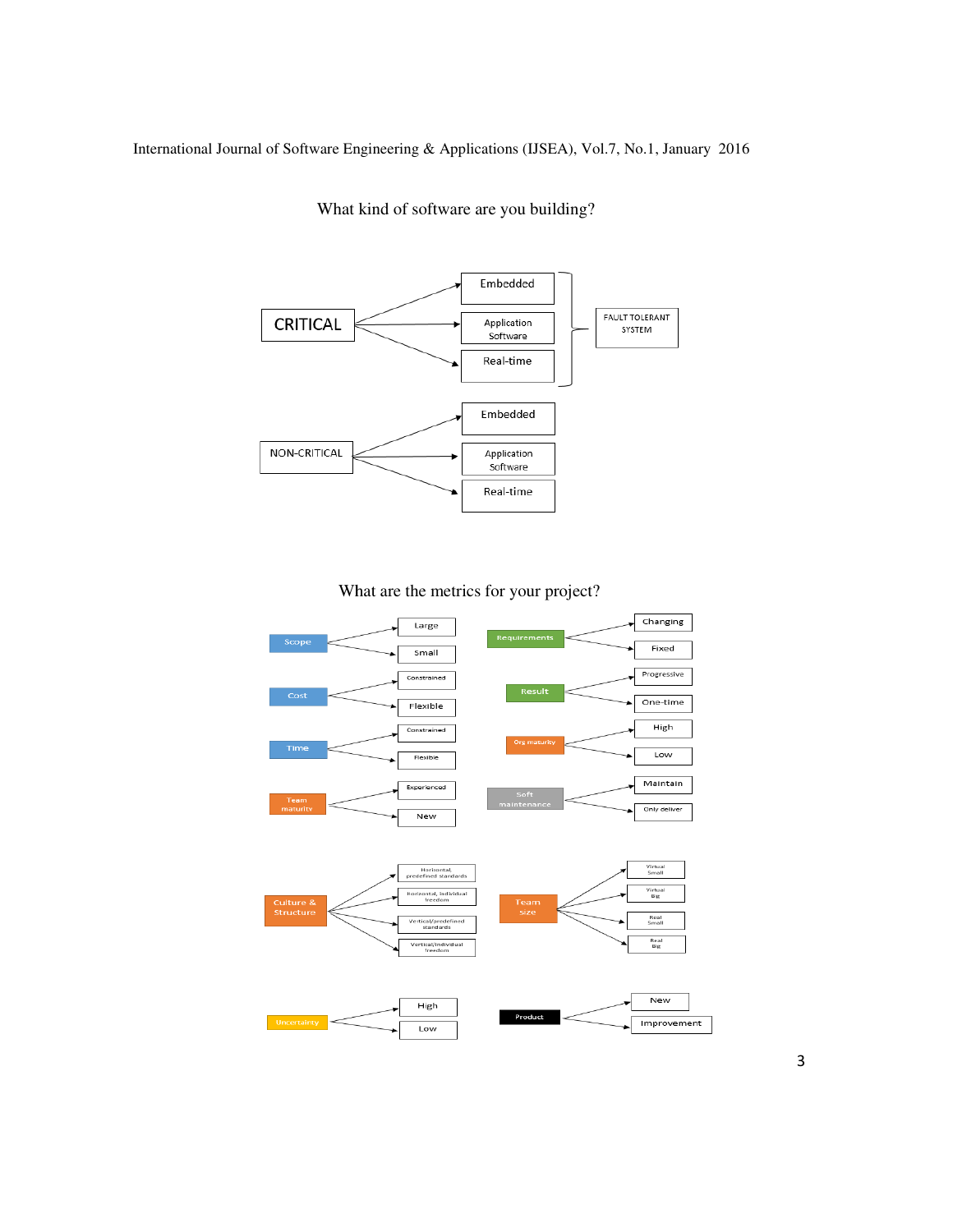| Scope | Cost        | Time        | Methodology           |
|-------|-------------|-------------|-----------------------|
| Large | Constrained | Constrained | 9 (d) $/4$ with $15*$ |
| Large | Flexible    | Flexible    | $3/10$ with $15*$     |
| Large | Flexible    | Constrained | 6 with $15*$          |
| Large | Constrained | Flexible    | 9 (c) with $15*$      |
| Small | Constrained | Constrained |                       |
| Small | Flexible    | Flexible    | 13                    |
| Small | Flexible    | Constrained | 6                     |
| Small | Constrained | Flexible    | 11                    |

# **4.PREDEFINED TABLES**

| Team maturity | Organization maturity | Methodology |
|---------------|-----------------------|-------------|
| Low           |                       |             |
|               | Low                   | 9(b)        |
| High          | High                  | 14          |
| Low           | High                  | 7 (c)       |
| High          | Low                   | 12          |

| Team size         | Methodology      |
|-------------------|------------------|
| Virtual and small | 7(b)             |
| Virtual and big   | 7 <sub>(c)</sub> |
| Real and small    | 7(a)             |
| Real and big      | 12               |

| Culture and Structure  | Methodology |
|------------------------|-------------|
| H/Predefined standards | 4/7(c)      |
| H/Individual freedom   | 4/7(b)      |
| V/Predefined standards |             |
| V/Individual freedom   | 7(a)        |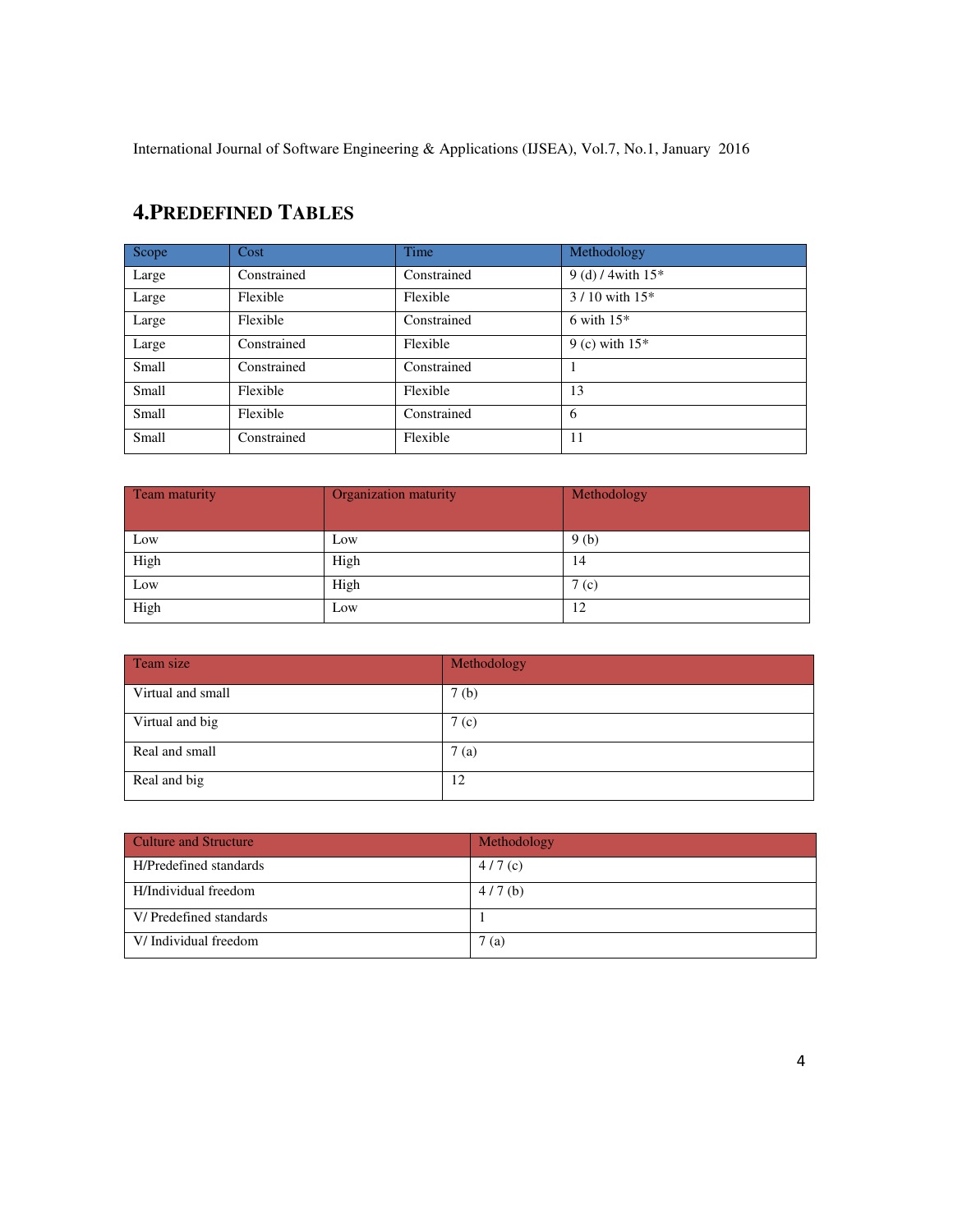| Maintenance             | Methodology |
|-------------------------|-------------|
| Maintain after delivery | 12          |
| Deliver only            | 1/8         |

| Requirements | <b>End Result</b> | Methodology |
|--------------|-------------------|-------------|
| Fixed        | Progressive       | 1/3         |
| Fixed        | Deliver only      |             |
| Changing     | Progressive       |             |
| Changing     | Deliver only      | 4/5         |

| Uncertainty | Methodology |
|-------------|-------------|
| High        | 3/7         |
| Low         | ∼           |

| Product                 | Methodology |
|-------------------------|-------------|
| New(Innovation)         | 4/5         |
| Improve/Modify existing | O           |

15\* - If hardware components are involved

# **5. LEGEND**

- 1. Waterfall development (Simplicity)[1]
- Small projects
- Fixed requirements
- One-time final result

# CRITICAL PROJECTS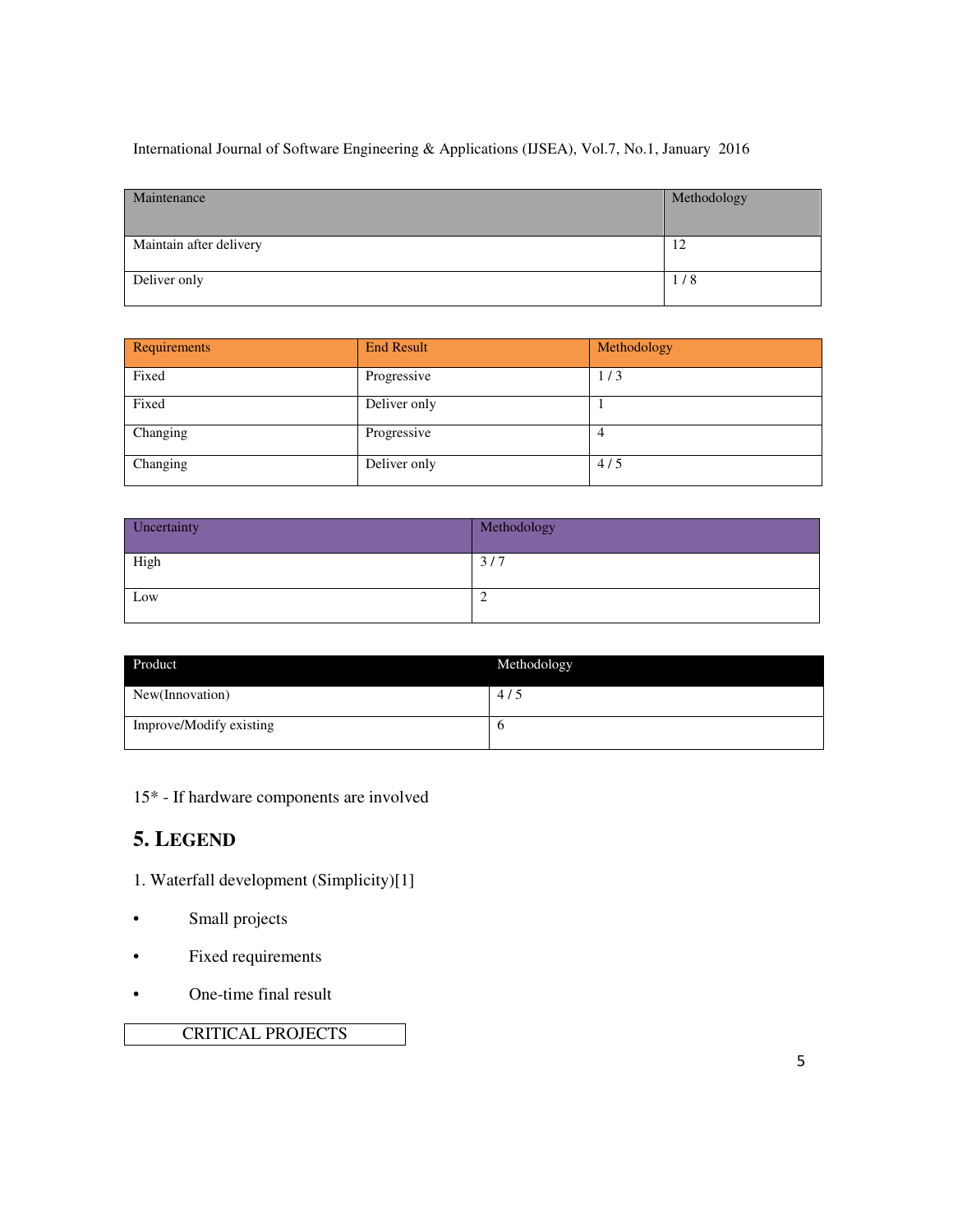2. Prototyping[2]

- Changing requirements
- Progressive results
- Good for critical projects with emphasis on testing/quality assurance
- 3. Incremental development[3]
- Progressive results
- Good when time is constrained
- Changing requirements/High uncertainty
- 4. Iterative and incremental development[3]
- Good when scope is large
- Team is real and big
- Product is new
- 5. Spiral development[4]
- Good for large & critical projects
- Progressive results/Innovation
- Flexible requirements

# NON-CRITICAL PROJECTS

- 6. Rapid action development[5]
- Time is constrained
- Improving product
- Flexible requirements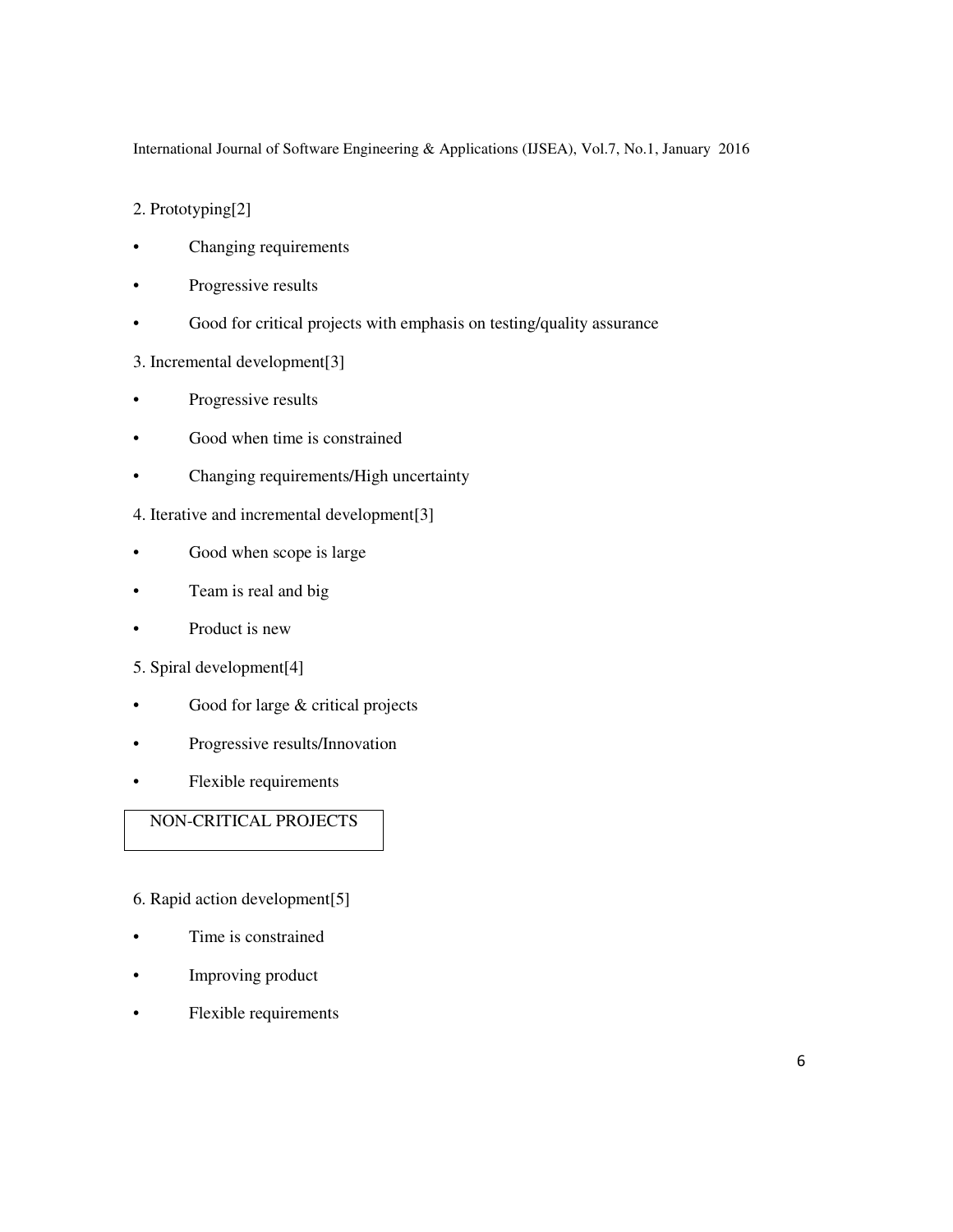- Good for integrating modules
- 7. Agile development[6]
- a) DSDM
- Customer involvement
- Quick and repeated deliverables
- b) Kanban
- Responsiveness to changing requirements
- Good for horizontal structure and individual freedom
- c) Scrum
- Changing requirements
- Increased collaboration between customer and intra-team
- Excellent when the team is new
- 8. Code and fix[7]
- Time is constrained & One-time delivery
- Fixed requirements and small scope
- 9. Lightweight methodologies[8]
- a) Adaptive software development
- Good for new products
- Progressive results
- b) Crystal Clear[9]
- Reflective improvement
- New teams relying on automation tools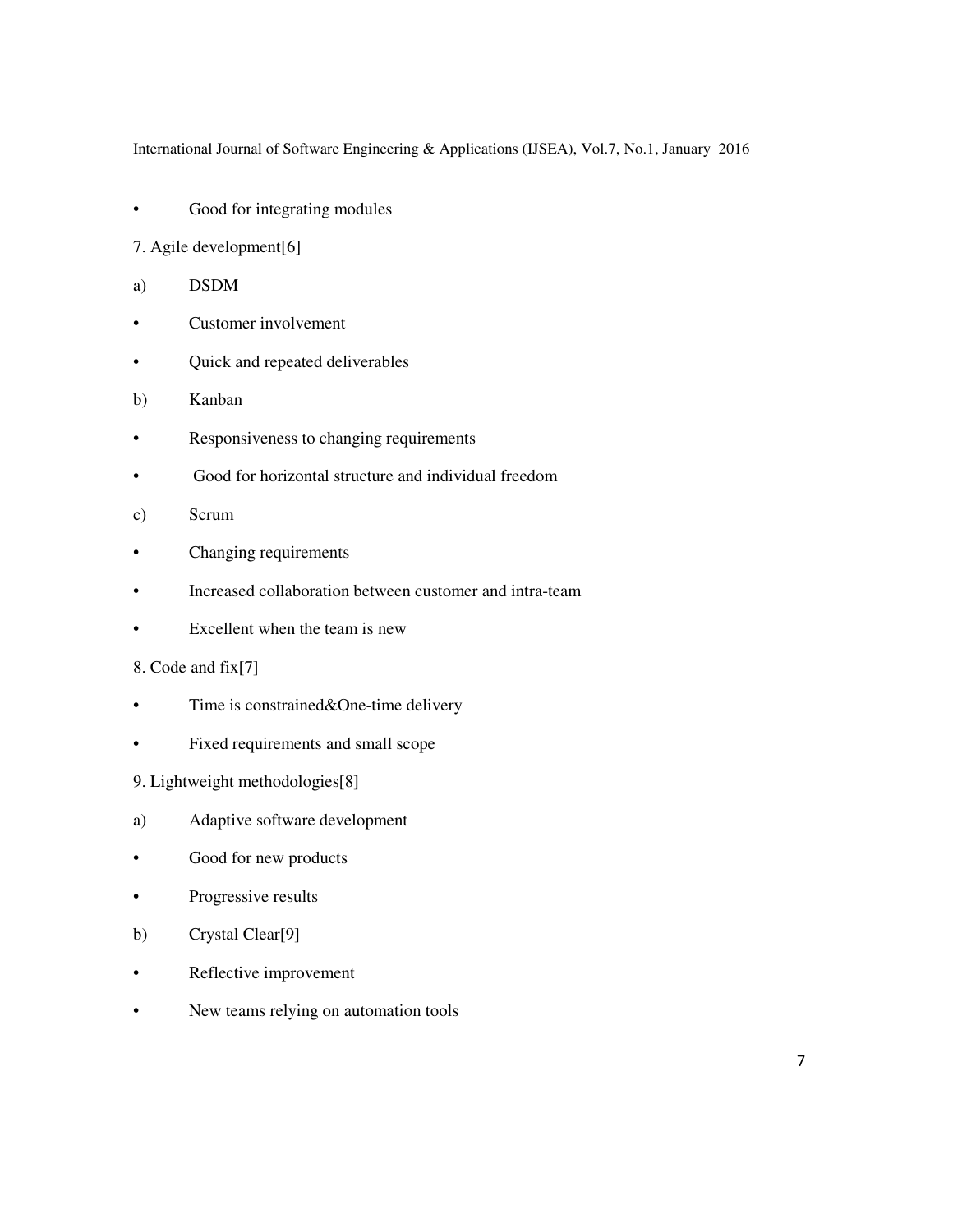- Large teams requiring collaboration
- c) Extreme Programming[10]
- Cost saving
- Good for small projects with changing requirements
- Reliable and quick delivery
- d) FDD[11]
- Cost saving
- Time saving
- Requirements have to be fixed
- e) ICONIX[12]
- Use Case driven
- Different modules following OO design
- 10. Chaos model[13]
- Large complex projects
- Good for recovering from failed projects
- Creates progressive business value
- 11. Incremental funding methodology[14]
- Cost is constrained.
- 12. Structured system analysis and design[15]
- Good for maintaining after delivery
- Good if the there are multiple modules with dependencies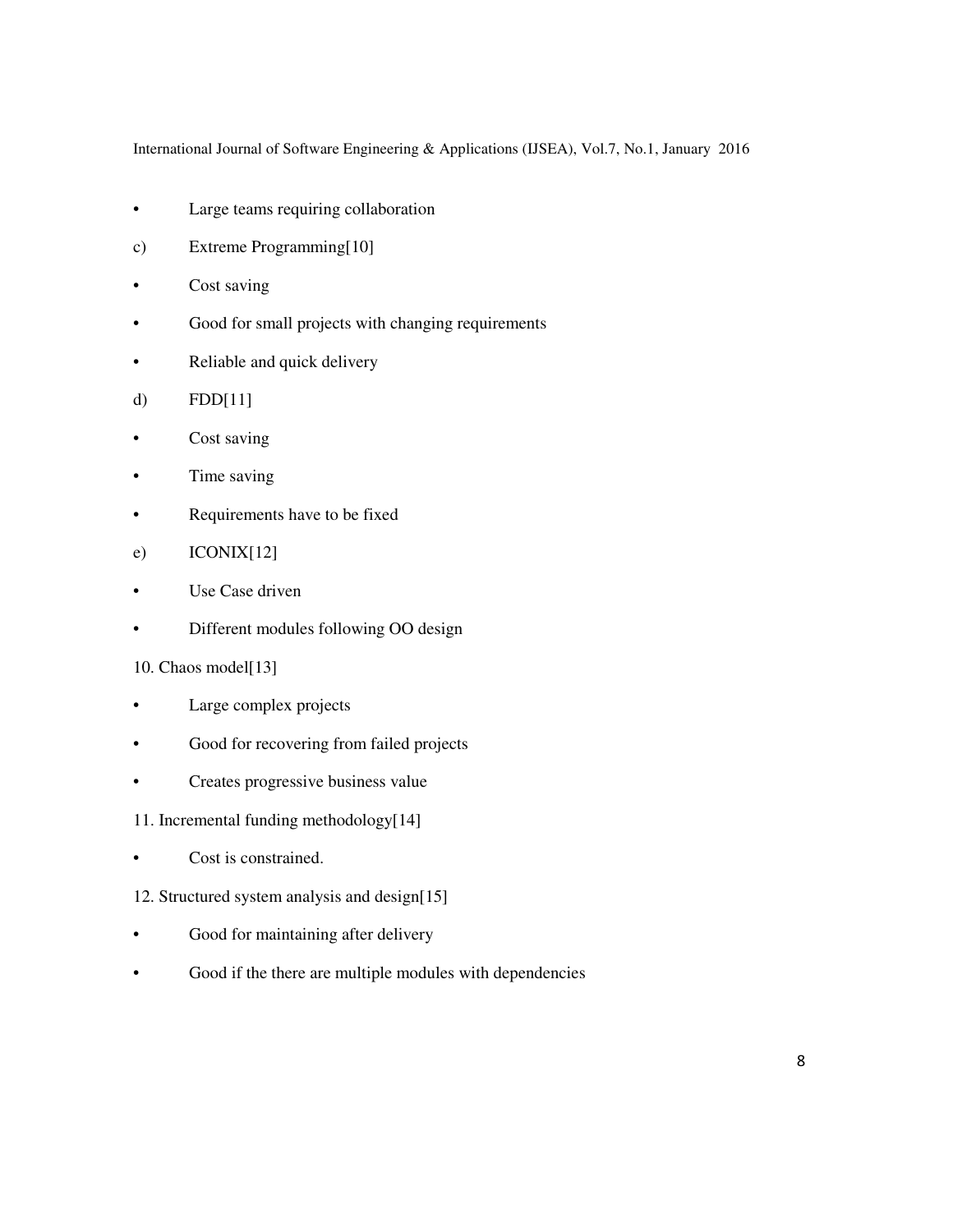13. Slow programming[16]

- Time is high
- Team is stressed
- Design is complex

14. Rational Unified Process[17]

- Adaptable framework
- Primarily iterative
- De-facto for many projects

Embedded systems (Both Critical and Non-Critical)

- 15. V-model/Hybrid V(System Engineering)[18]
- Highly adaptable
- Interfacing hardware/software
- Innovation/Fault tolerance can be incorporated

## **6.SURVEY**

This method was given to a total of 40(3 to 5 people in a team) teams at the Erik Jonsson School of Engineering, The University of Texas at Dallas. All the teams were graduate students and had an array of projects going on in Software Systems. This was the feedback we got from them

Will you use this in selecting the SDLC for your project?

YES – 100%

Would you be ok if this framework was made the default standard in selecting the SDLC for a project?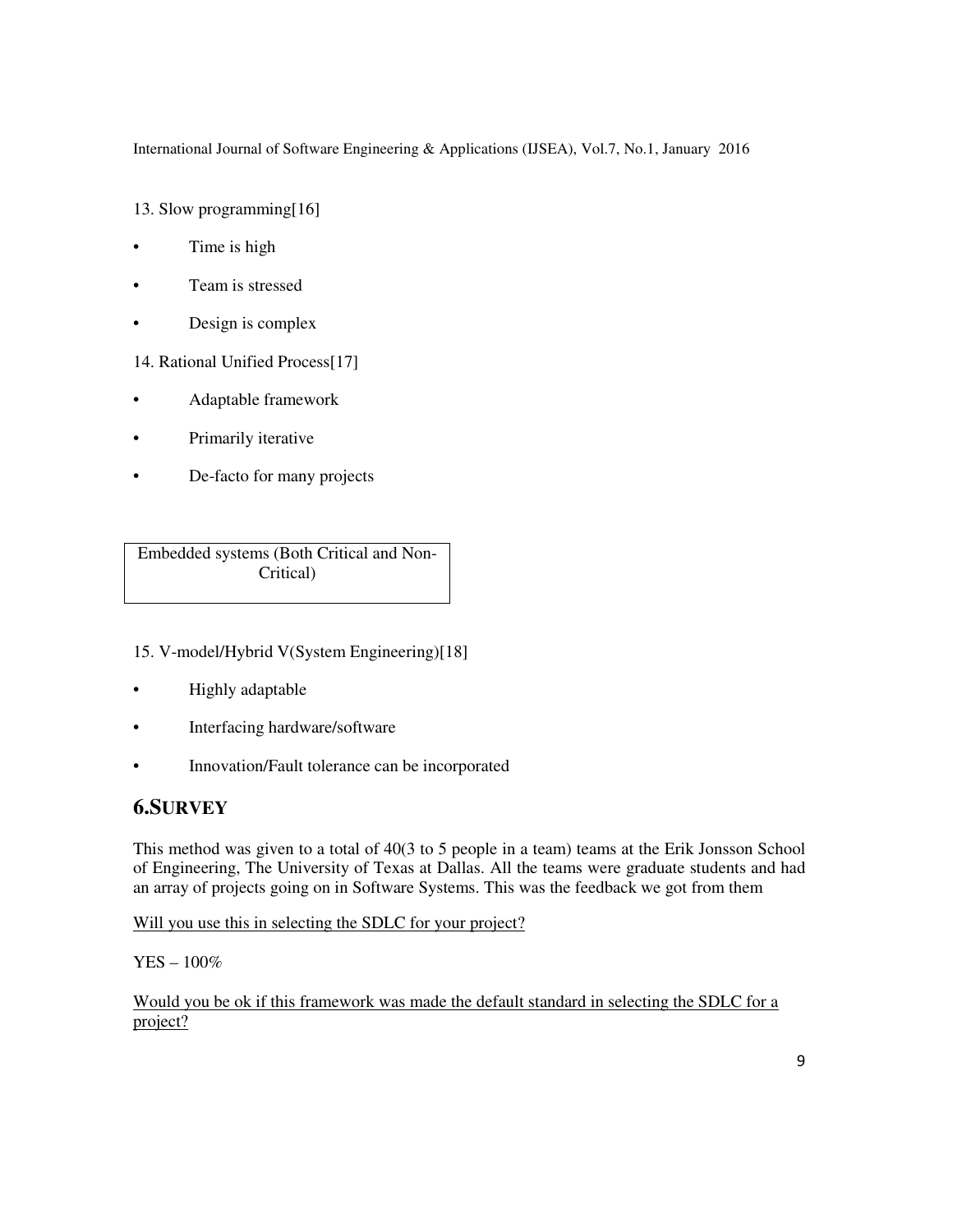YES-94%, NO-6%

How would you rate this framework?

Must read & helpful– 92% Not sure  $-6\%$ Not helpful  $-2%$ 

# **7.CONCLUSION**

1010guide greatly simplifies the process of selecting the correct SDLC. This method is especially helpful for managers who have less time on their hands and the project has too many parameters to be taken into account before the planning framework.

#### **8.ACKNOWLEDGEMENT**

We would like to thank our Professor, Rym Z Wenkstern, Director of Software Engineering at The University of Texas at Dallas for her guidance and support.

## **9. REFERENCES**

[1] Benington, Herbert D. (1 October 1983). "Production of Large Computer Programs". IEEE Annals of the History of Computing (IEEE Educational Activities Department) 5 (4): 350–361. doi:10.1109/MAHC.19183.10102. Retrieved 2011-03-21.

[2] Smith MF Software Prototyping: Adoption, Practice and Management. McGraw-Hill, London (1991).

[3] Dr. Alistair Cockburn (May 2008). "Using Both Incremental and Iterative Development". STSC CrossTalk (USAF Software Technology Support Center) 21 (5): 27–30. ISSN 2160-1593. Retrieved 2011- 07-20.

[4] Boehm, B, "Spiral Development: Experience, Principles,and Refinements", Special Report CMU/SEI-2000-SR-008, July 2000

[5] Boehm, Barry (May 1988). "A Spiral Model of Software Development". IEEE Computer. Retrieved 1 July 2014.

[6] Abrahamsson, P., Salo, O., Ronkainen, J., &Warsta, J. (2002). Agile Software Development Methods: Review and Analysis. VTT Publications 478.

[7] Hughes, Bob and Cotterell, Mike (2006). Software Project Management, pp.283-289. McGraw Hill Education, Berkshire. ISBN 0-07-710989-9